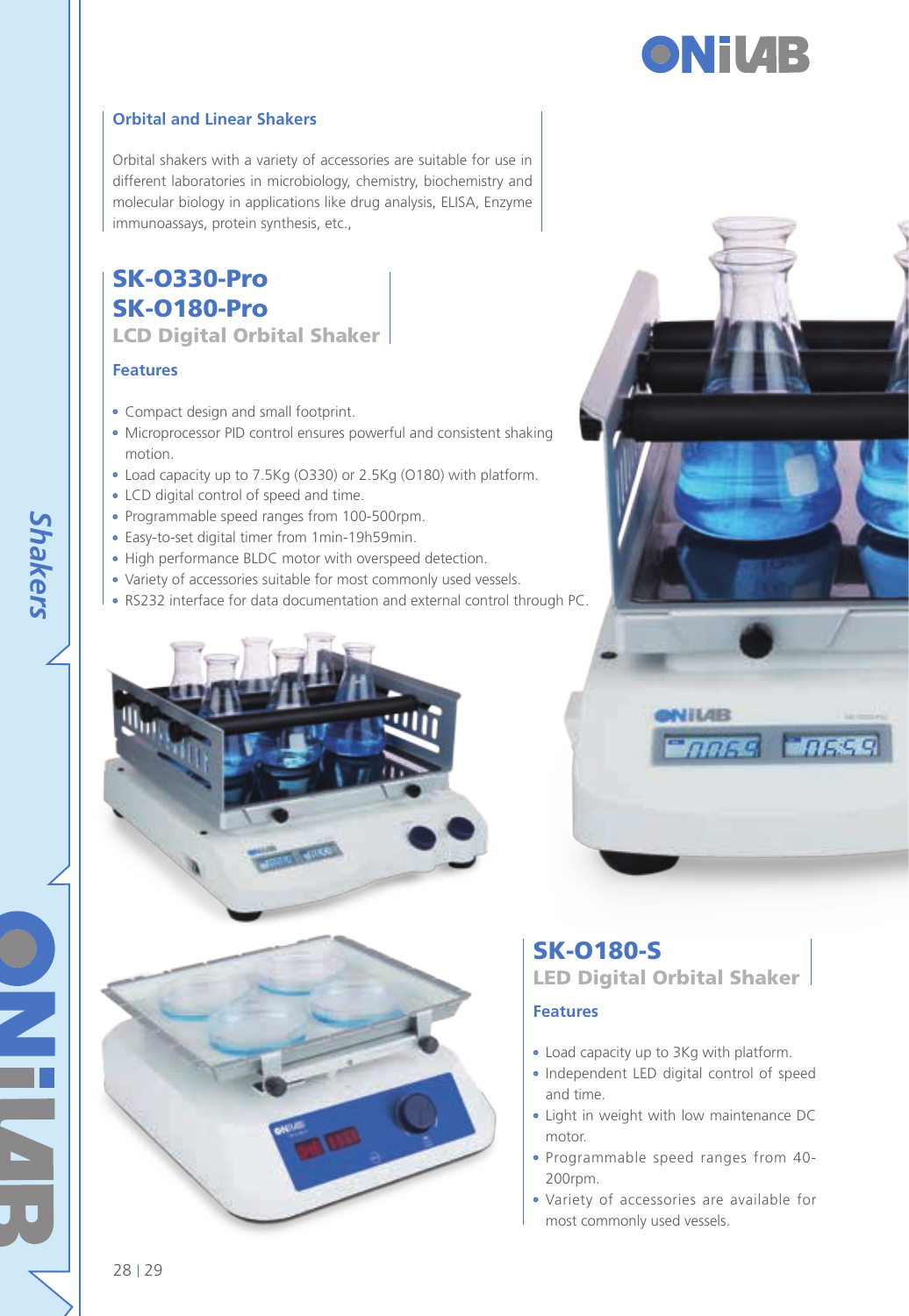



#### SK-O180-E Economical Orbital Shaker

#### **Features**

- Max. load capacity up to 3Kg with platform.
- Speed adjustable from 0-200rpm.
- Wide variety of platforms for use with a variety of vessels.
- Light in weight with low maintenance DC motor.



| <b>Specifications</b>                           | <b>SK-0330-Pro</b> | <b>SK-0180-Pro</b> | <b>SK-0180-S</b> | <b>SK-O180-E</b> |
|-------------------------------------------------|--------------------|--------------------|------------------|------------------|
| Orbital diameter                                | 10mm               | 4mm                | 20mm             | 20mm             |
| Max. load capacity<br>(with platform)           | 7.5kg              | 2.5kg              | 3kg              | 3kg              |
| Motor type                                      | Brushless DC motor | Brushless DC motor | DC motor         | DC motor         |
| Motor rating input                              | <b>28W</b>         | <b>28W</b>         | <b>16W</b>       | <b>16W</b>       |
| Motor rating output                             | <b>15W</b>         | <b>15W</b>         | 10W              | 10W              |
| Speed range                                     | 100-500rpm         | 100-800rpm         | 40-200rpm        | 0-200rpm         |
| Speed display                                   | ICD                | ICD                | <b>IFD</b>       | Dial             |
| Timer display                                   | ICD                | ICD                | <b>IFD</b>       |                  |
| Time setting range                              | 1min-19h59min      | 1min-19h59min      | 1min-19h59min    |                  |
| Voltage                                         | 100-240V,50/60Hz   | 100-240V,50/60Hz   | 100-240V,50/60Hz | 100-240V,50/60Hz |
| Power                                           | 30W                | 30W                | 20W              | 20W              |
| Weight                                          | 13.5kg             | 8.1 <sub>kq</sub>  | 3.1ka            | 3.1kg            |
| Permissible ambient<br>temperature and humidity | 5-40°C, 80%RH      | 5-40°C, 80%RH      | 5-40°C,80%RH     | 5-40°C, 80%RH    |
| Dimension[WxDxH]                                | 370×420×100mm      | 300×340×100mm      | 270×330×110mm    | 270×330×110mm    |
| Protection class                                | IP21               | IP21               | IP21             | IP21             |
| Data interface                                  | RS232              | RS232              |                  |                  |

# *Shakers*

 $\Box$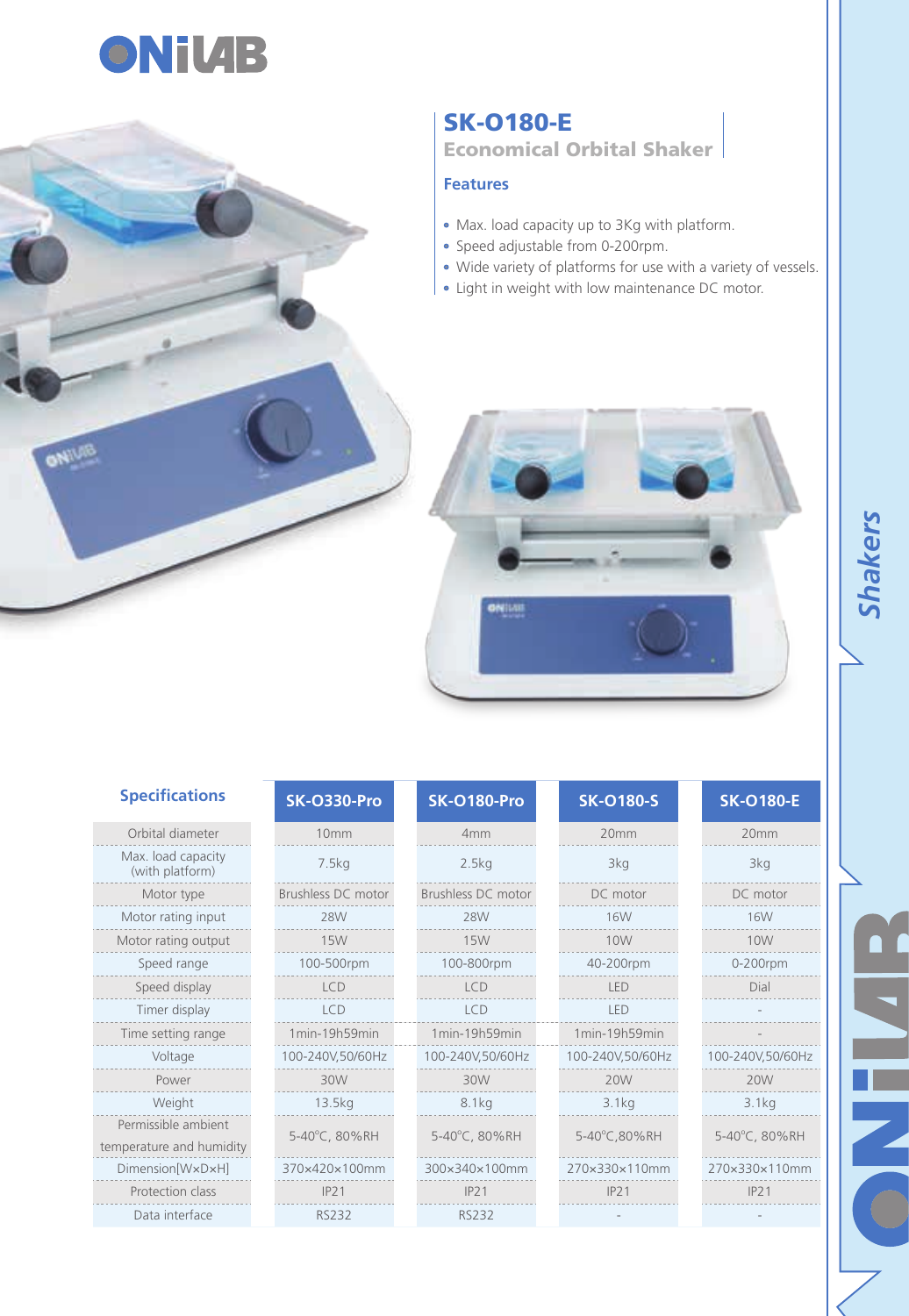

## SK-L330-Pro SK-L180-Pro

LCD Digital Linear Shaker

#### **Features**

- Load capacity up to 7.5Kg (O330) or 2.5Kg (O180) with platform.
- Shaking amplitude of 10mm performs gentle motion of samples.
- LCD digital control for speed and time.
- Adjust speed with control knob from 100- 350rpm.
- Timer control from 1min-19h59min or unlimited continuous operation.
- High performance BLDC motor with overspeed detection.
- Wide range of accessories and attachments are available.
- RS232 interface for data documentation and external control through PC.



## SK-L180-S

LED Digital Linear Shaker

#### **Features**

*Shakers*

- Load capacity up to 3Kg with platform.
- Independent LED digital control of speed and time.
- Light in weight with low maintenance DC motor.
- Adjustable speed ranges from 40-200rpm.
- Variety of accessories suitable for most commonly used vessels.





30 | 31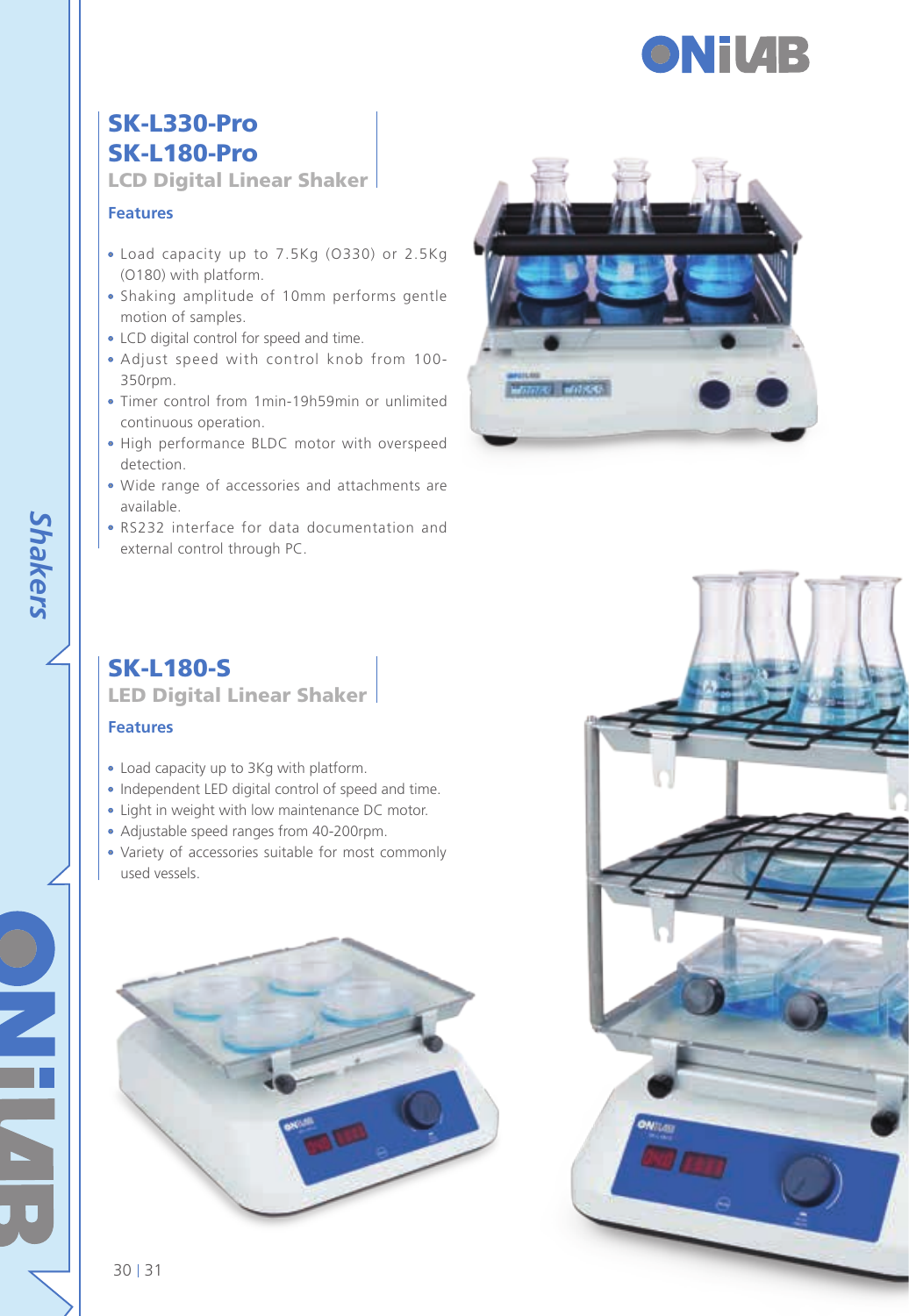

## SK-L180-E

Economical Linear Shaker

#### **Features**

- Load capacity up to 3Kg with platform.
- Light in weight with low maintenance DC motor.
- Speed adjustable from 0-200rpm.
- Varieties of accessories are available.

| Amplitude                                       |                 |
|-------------------------------------------------|-----------------|
| Max. load capacity<br>(with platform)           |                 |
| Motor type                                      | Brushle         |
| Motor rating input                              |                 |
| Motor rating output                             |                 |
| Speed range                                     | 10 <sup>c</sup> |
| Speed display                                   |                 |
| Timer display                                   |                 |
| Time setting range                              | $1$ min         |
| Voltage                                         | $100 - 24$      |
| Power                                           |                 |
| Weight                                          | 1               |
| Permissible ambient<br>temperature and humidity | $5-40^\circ$    |
| Dimension[WxDxH]                                | 370×4           |
| Protection class                                |                 |
| Data interface                                  | I               |

| <b>SK-L330-Pro</b> | SK-L180-Pro        |
|--------------------|--------------------|
| 10mm               | 4mm                |
| 7.5kg              | 2.5kg              |
| Brushless DC motor | Brushless DC motor |
| <b>28W</b>         | <b>28W</b>         |
| <b>15W</b>         | <b>15W</b>         |
| 100-350rpm         | 100-350rpm         |
| <b>LCD</b>         | ICD                |
| ICD                | <b>ICD</b>         |
| 1min-19h59min      | 1min-19h59min      |
| 100-240V, 50/60Hz  | 100-240V, 50/60Hz  |
| 30W                | 30W                |
| 13.5kg             | 8.1 <sub>kq</sub>  |
| 5-40°C, 80%RH      | 5-40°C, 80%RH      |
| 370×420×100mm      | 300×340×100mm      |
| IP21               | IP21               |
| <b>RS232</b>       | <b>RS232</b>       |

| SK-L180-Pro        | SK.              |
|--------------------|------------------|
| 4 <sub>mm</sub>    |                  |
| 2.5kg              |                  |
| Brushless DC motor | D(               |
| <b>28W</b>         |                  |
| <b>15W</b>         |                  |
| 100-350rpm         | 40 <sup>°</sup>  |
| LCD                |                  |
| <b>ICD</b>         |                  |
| 1min-19h59min      | 1 <sub>min</sub> |
| 100-240V, 50/60Hz  | $100 - 24$       |
| 30W                |                  |
| 8.1kg              |                  |
| 5-40°C, 80%RH      | $5 - 40^\circ$   |
| 300×340×100mm      | 270×3            |
| IP21               |                  |

| <b>Specifications</b>                         | SK-L330-Pro        | SK-L180-Pro        | <b>SK-L180-S</b>  | <b>SK-L180-E</b>  |
|-----------------------------------------------|--------------------|--------------------|-------------------|-------------------|
| Amplitude                                     | 10mm               | 4mm                | 20 <sub>mm</sub>  | 20mm              |
| Max. load capacity<br>(with platform)         | 7.5kg              | 2.5kg              | 3kg               | 3kg               |
| Motor type                                    | Brushless DC motor | Brushless DC motor | DC motor          | DC motor          |
| Motor rating input                            | 28W                | 28W                | 16W               | <b>16W</b>        |
| Motor rating output                           | <b>15W</b>         | <b>15W</b>         | 10 <sub>W</sub>   | 10W               |
| Speed range                                   | 100-350rpm         | 100-350rpm         | 40-200rpm         | 0-200rpm          |
| Speed display                                 | <b>LCD</b>         | <b>LCD</b>         | <b>IFD</b>        | Dial              |
| Timer display                                 | ICD                | <b>LCD</b>         | <b>IFD</b>        |                   |
| Time setting range                            | 1min-19h59min      | 1min-19h59min      | 1min-19h59min     |                   |
| Voltage                                       | 100-240V, 50/60Hz  | 100-240V, 50/60Hz  | 100-240V, 50/60Hz | 100-240V, 50/60Hz |
| Power                                         | 30W                | 30W                | 20W               | 20W               |
| Weight                                        | 13.5kg             | 8.1 <sub>kq</sub>  | 3.1kg             | 3.1kg             |
| Permissible ambient<br>nperature and humidity | 5-40°C, 80%RH      | 5-40°C, 80%RH      | 5-40°C, 80%RH     | 5-40°C, 80%RH     |
| Dimension[WxDxH]                              | 370×420×100mm      | 300×340×100mm      | 270×330×110mm     | 270×330×110mm     |
| Protection class                              | IP21               | IP21               | IP21              | IP21              |

**ONILIB** 

| <b>SK-L180-E</b> |
|------------------|
| 20mm             |
| 3kg              |
| DC motor         |
| 16W              |
| 10W              |
| 0-200rpm         |
| Dial             |
|                  |
|                  |
| 00-240V, 50/60Hz |
| <b>20W</b>       |
| 3.1kg            |
| 5-40°C. 80%RH    |
| !70×330×110mm    |
| <b>IP21</b>      |

Ι. m.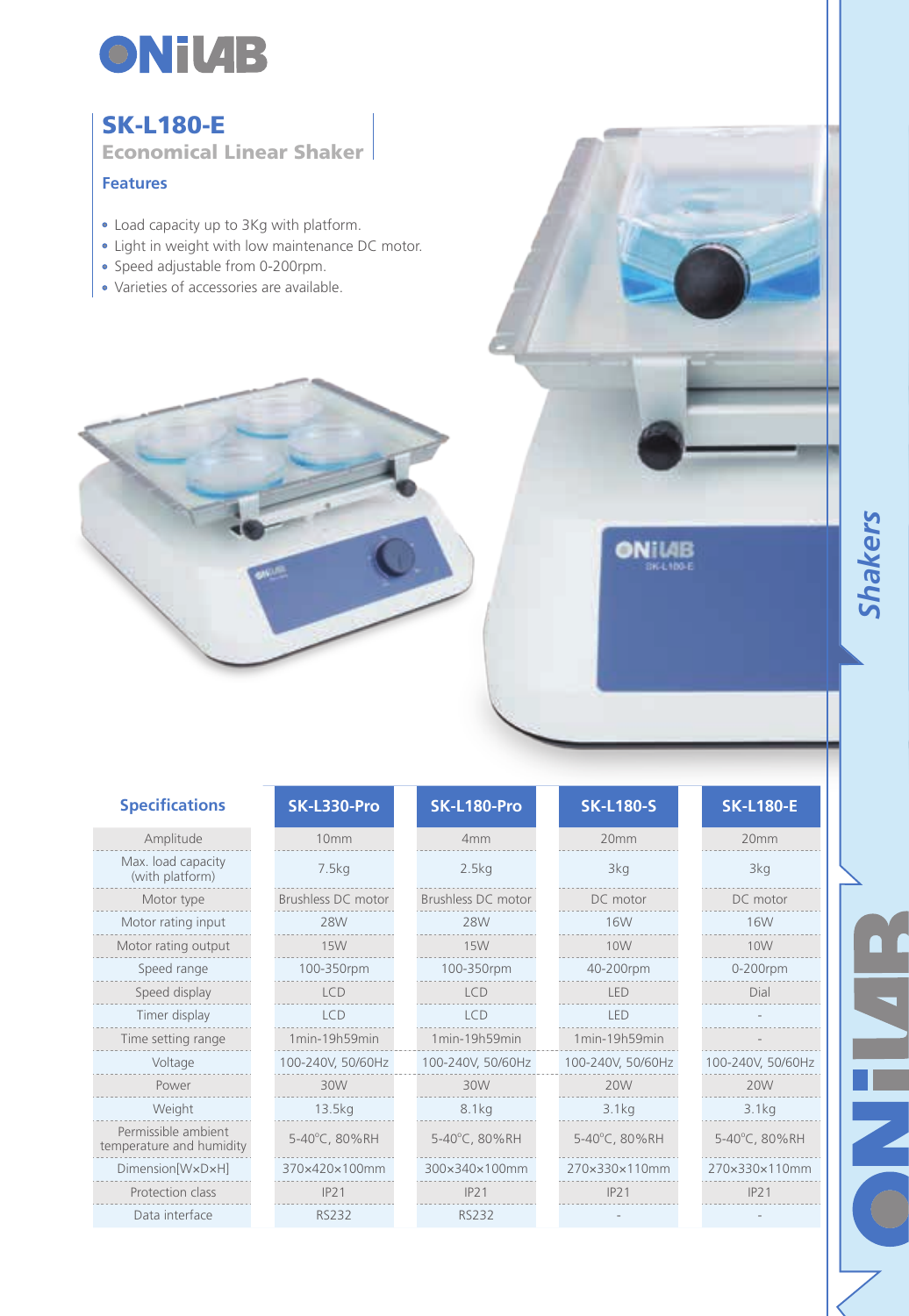

#### **Rocking and 3D shakers**

Rocking& 3D shakers perform efficient mixing of liquids in tubes in a speed range of 40-200rpm (approx.) and are useful in hybridization reactions, gel washing, cell cultures, blood sample mixing by smooth and three dimensional rotations.

#### SK-R330-Pro

LCD Digital Rocking Shaker

#### **Features**

- SK-R330-Pro is a large model and the load capacity is 10Kg.
- Speed and time are adjustable from 10- 70rpm and 1min-19h59min with LCD display.
- Tilt angle of 9°.
- Wide range of accessories and attachments are available.



## SK-R1807-S

**ADES LARSS** 

LED Digital Rocking Shaker

#### **Features**

- Tilt angle 7°.
- Max. load capacity is 3kg with platform.
- Speed range of 10-80rpm.
- Double LEDs for independent display of time and speed.
- Wide range of platforms for use with a variety of vessels.



*Shakers*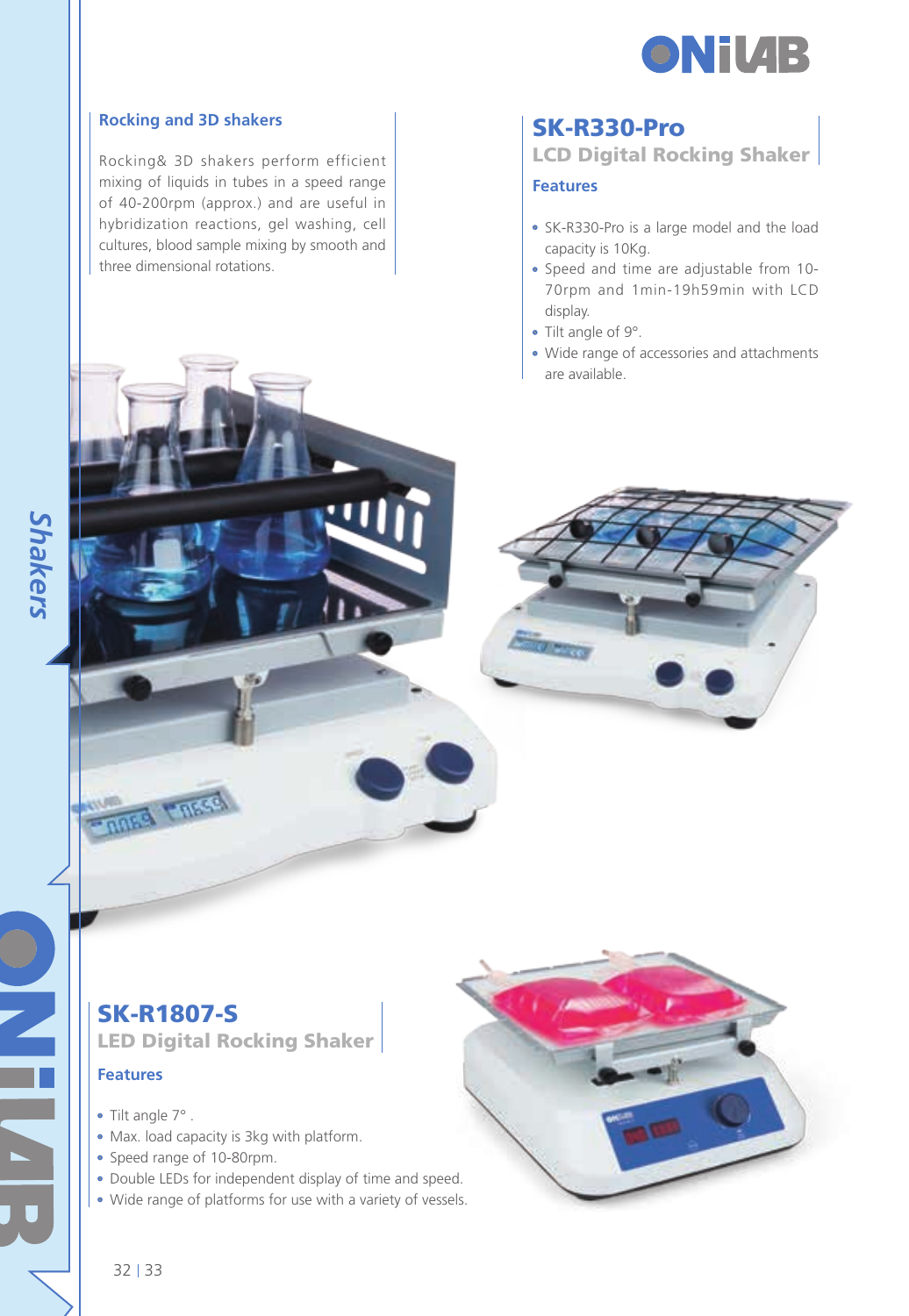

**Liste** 

#### SK-R1807-E Economical Rocking Shaker

#### **Features**

- Tilt angle of 7° gives best results at economical price.
- Load capacity up to 3Kg with platform.
- Speed adjustable with a control knob from 0-80rpm.
- Wide range of accessories and attachments are available.



| <b>Specifications</b>                           | SK-R330-Pro       | <b>SK-R1807-S</b> | <b>SK-R1807-E</b> |
|-------------------------------------------------|-------------------|-------------------|-------------------|
| Tilt angle                                      | $Q^{\circ}$       | $7^\circ$         | $7^\circ$         |
| Max. load capacity<br>(with platform)           | 10kg              | 3kg               | 3kg               |
| Motor type                                      | DC motor          | DC motor          | DC motor          |
| Motor rating input                              | 40W               | <b>16W</b>        | <b>16W</b>        |
| Motor rating output                             | 24W               | 10W               | 10W               |
| Speed range                                     | 10-70rpm          | 10-80rpm          | 0-80rpm           |
| Speed display                                   | <b>LCD</b>        | LED               |                   |
| Timer display                                   | <b>LCD</b>        | <b>IFD</b>        |                   |
| Time settings range                             | 1min-19h59min     | 1min-19h59min     |                   |
| Voltage                                         | 100-240V, 50/60Hz | 100-240V, 50/60Hz | 100-240V, 50/60Hz |
| Power                                           | 50W               | 20W               | 20W               |
| Weight                                          | 9kg               | 3.2kg             | 3.2kg             |
| Permissible ambient temperature<br>and humidity | 5-40°C, 80%RH     | 5-40°C, 80%RH     | 5-40°C, 80%RH     |
| Dimension[WxDxH]                                | 360×410×200mm     | 270×330×130mm     | 270×330×130mm     |
| Protection class                                | IP21              | IP21              | IP21              |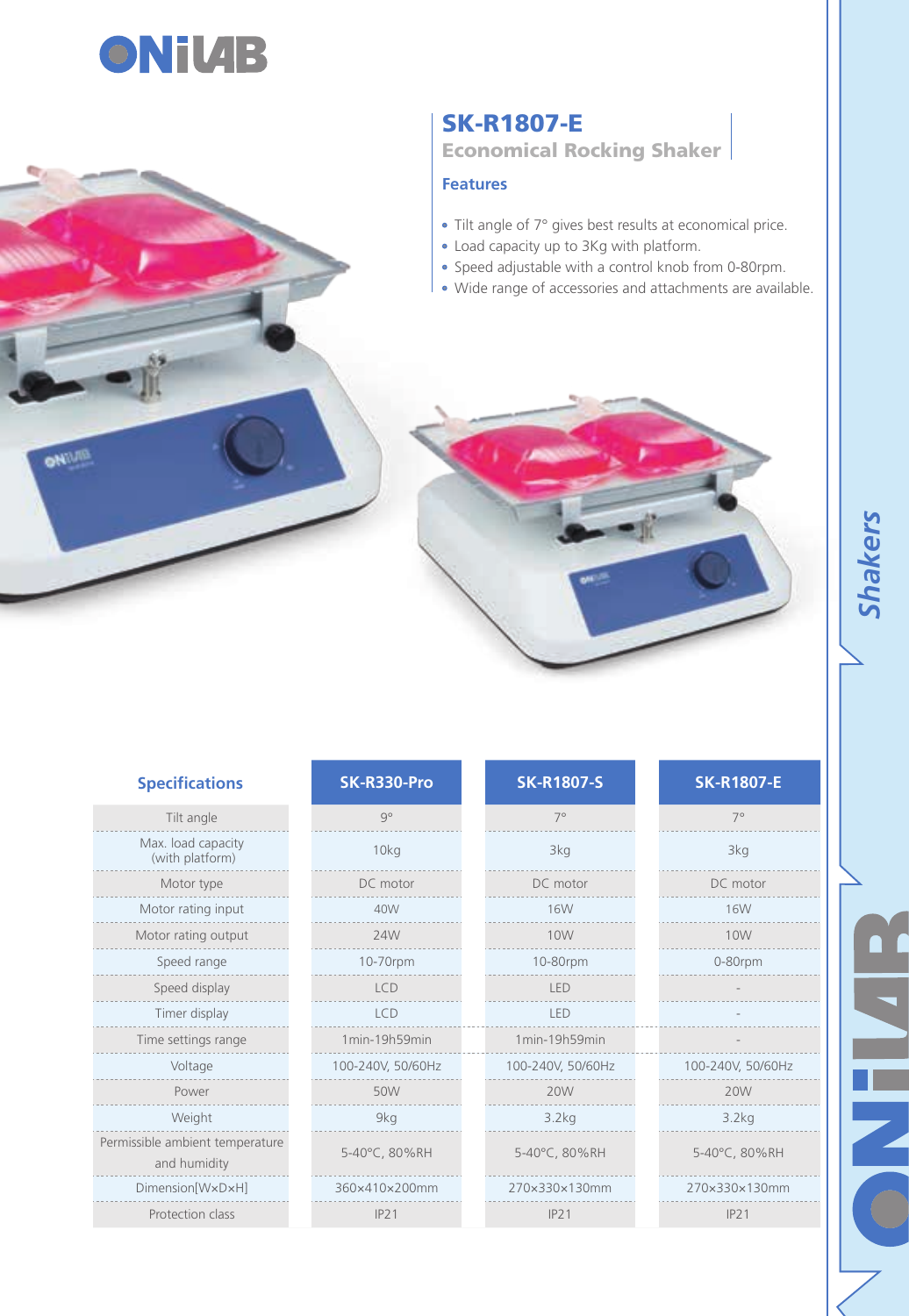

## SK-D3309-Pro

LCD Digital 3D Shaker

#### **Features**

- 3D rocking motion gives best mixing results of viscous media at low speed.
- SK-D3309-Pro is a medium sized model and the load capacity is 5Kg.
- Independent LED digital control of speed and time.
- Adjustable speed from 10-70rpm suitable for cell culture plates.
- Wide range of accessories and attachments are available.



## SK-D1807-S LED Digital 3D Shaker

#### **Features**

- Three-dimensional rocking motion within 7°.
- Max. load capacity is 3kg with platform.
- Speed range of 10-80rpm.
- Double LEDs for independent display of time and speed.
- Various of platform accessories.



*Shakers*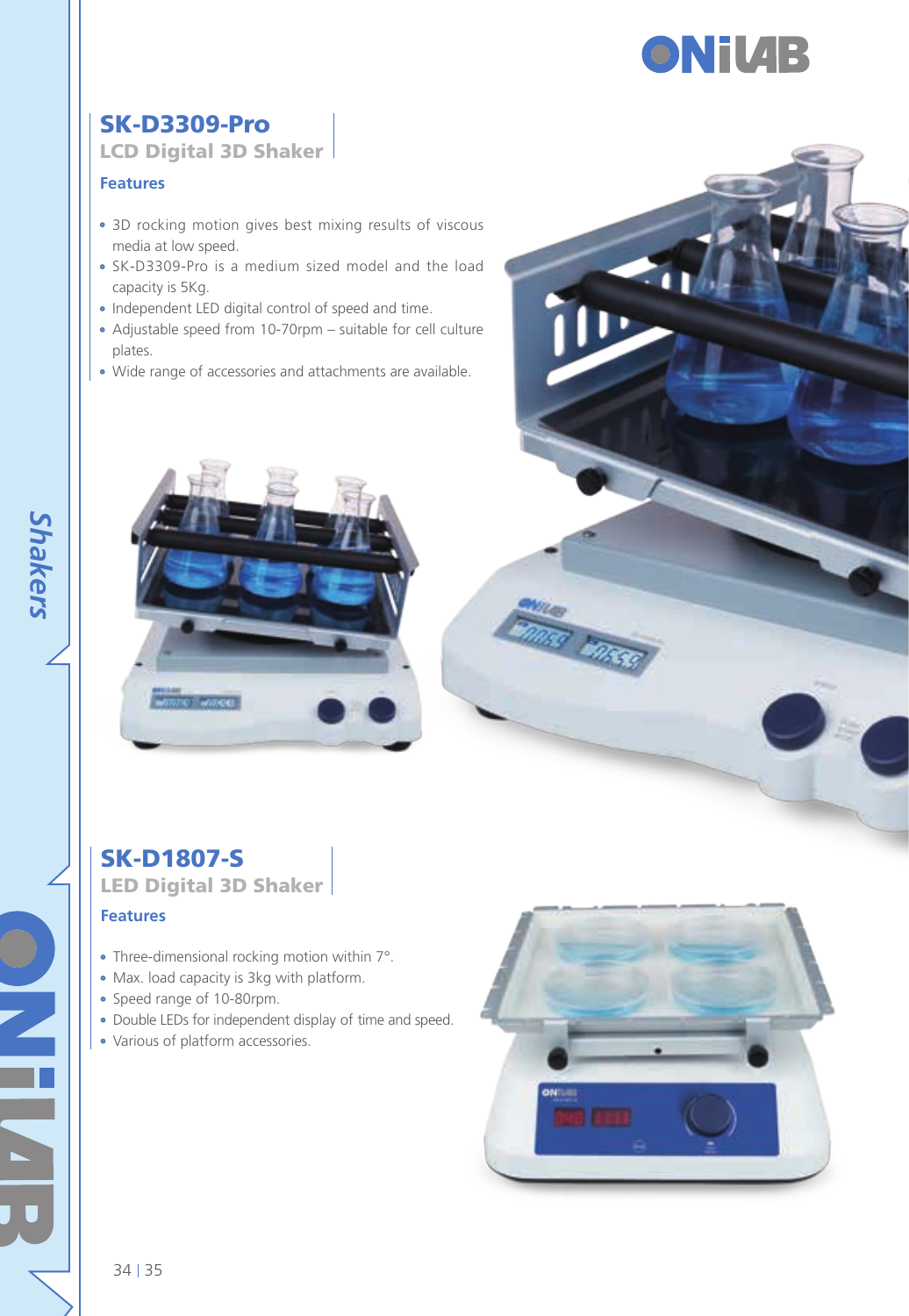

## SK-D1807-E

Economical 3D Shaker

#### **Features**

- Three dimensional rocking angle of 7° gives best results at economical price.
- Load capacity up to 3Kg with platform.
- Speed adjustable with an analog control knob from 0-80rpm.
- Wide range of accessories and attachments are available.



| <b>Specifications</b> |  |
|-----------------------|--|
|                       |  |

| Tilt angle                                      | $Q^{\circ}$       | $7^\circ$         | $\overline{7}$      |
|-------------------------------------------------|-------------------|-------------------|---------------------|
| Max. load capacity<br>(with platform)           | 5kg               | 3kg               | 3 <sup>k</sup>      |
| Motor type                                      | DC motor          | DC motor          | DC n                |
| Motor rating input                              | 40W               | <b>16W</b>        | 16                  |
| Motor rating output                             | 24W               | 10W               | 10                  |
| Speed range                                     | 10-70rpm          | 10-80rpm          | $0 - 80$            |
| Speed display                                   | <b>LCD</b>        | LED               | Di                  |
| Timer display                                   | <b>LCD</b>        | LED               |                     |
| Time setting range                              | 1min-19h59min     | 1min-19h59min     |                     |
| Voltage                                         | 100-240V, 50/60Hz | 100-240V, 50/60Hz | 100-240V            |
| Power                                           | 50W               | 20W               | 20                  |
| Weight                                          | 9kq               | 2.7kg             | 2.7                 |
| Permissible ambient temperature<br>and humidity | 5-40°C, 80%RH     | 5-40°C, 80%RH     | $5 - 40^{\circ}$ C, |
| Dimension[WxDxH]                                | 360×430×106mm     | 270×330×130mm     | 270×330             |
| Protection class                                | IP21              | IP21              | IP.                 |
| Data connector                                  |                   |                   |                     |
|                                                 |                   |                   |                     |

| <b>SK-D3309-Pro</b> |
|---------------------|
| q۰                  |
| 5kg                 |
| DC motor            |
| 40W                 |
| 24W                 |
| 10-70rpm            |
| LCD                 |
| I CD                |
| 1min-19h59min       |
| 100-240V, 50/60Hz   |
| 50W                 |
| 9kg                 |
| 5-40°C, 80%RH       |
| 360×430×106mm       |
| IP21                |

| <b>Specifications</b>                     | <b>SK-D3309-Pro</b> | <b>SK-D1807-S</b> | <b>SK-D1807-E</b> |
|-------------------------------------------|---------------------|-------------------|-------------------|
| Tilt angle                                | $Q^{\circ}$         | $7^\circ$         | $7^\circ$         |
| Max. load capacity<br>(with platform)     | 5kg                 | 3kg               | 3kg               |
| Motor type                                | DC motor            | DC motor          | DC motor          |
| Motor rating input                        | 40W                 | <b>16W</b>        | <b>16W</b>        |
| Motor rating output                       | 24W                 | 10W               | 10W               |
| Speed range                               | 10-70rpm            | 10-80rpm          | 0-80rpm           |
| Speed display                             | <b>LCD</b>          | <b>IFD</b>        | Dial              |
| Timer display                             | <b>LCD</b>          | LED               |                   |
| Time setting range                        | 1min-19h59min       | 1min-19h59min     |                   |
| Voltage                                   | 100-240V, 50/60Hz   | 100-240V, 50/60Hz | 100-240V, 50/60Hz |
| Power                                     | 50W                 | 20W               | 20W               |
| Weight                                    | 9kg                 | 2.7kg             | 2.7kg             |
| sible ambient temperature<br>and humidity | 5-40°C, 80%RH       | 5-40°C, 80%RH     | 5-40°C, 80%RH     |
| Dimension[WxDxH]                          | 360×430×106mm       | 270×330×130mm     | 270×330×130mm     |
| Protection class                          | IP21                | IP21              | IP21              |
| Data connoctor                            |                     |                   |                   |

ONILIB **SK-DIROTE** 

 $\frac{1}{2}$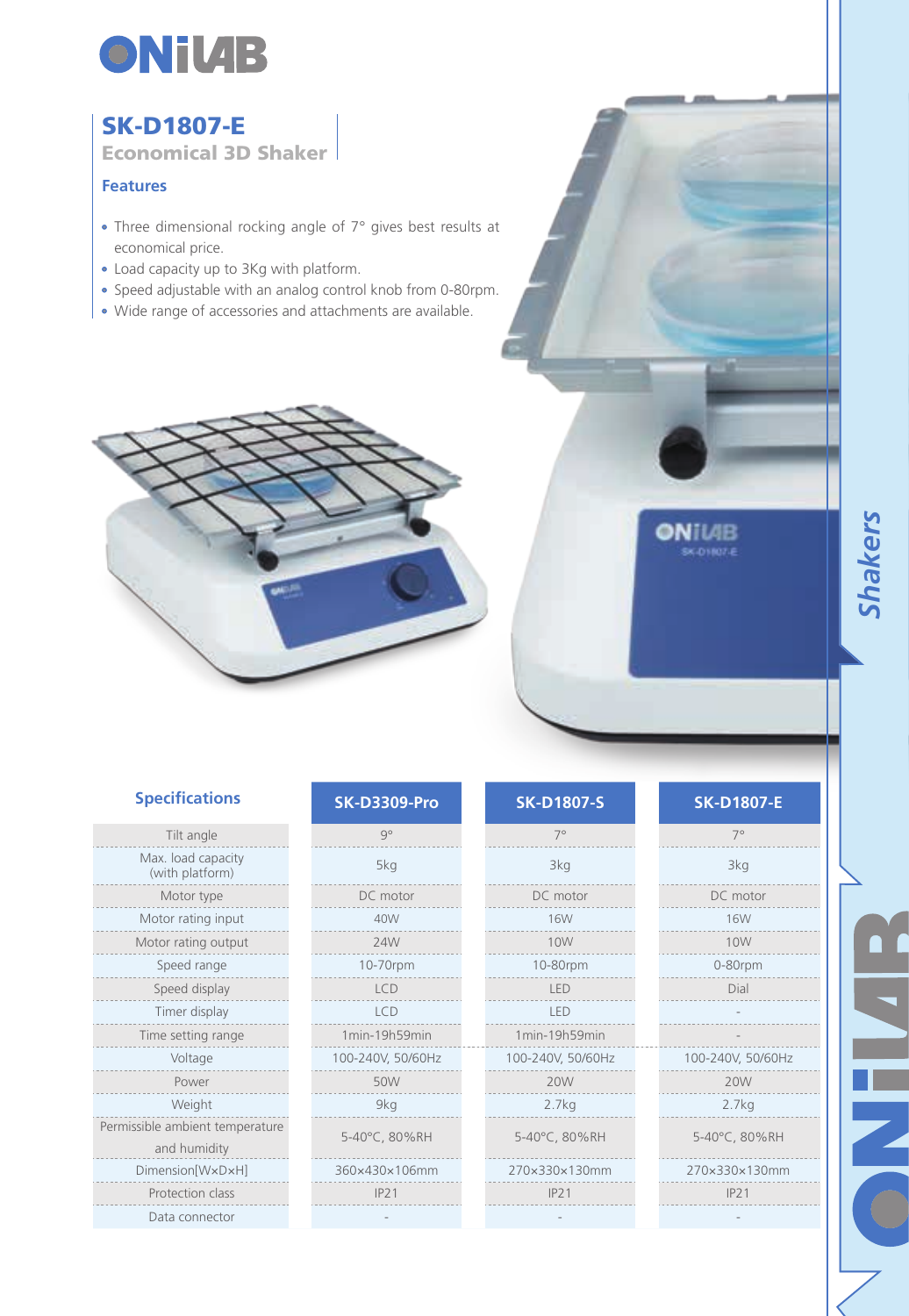



|                   | Cat. No. | <b>Description</b>                                                                  | <b>SK-0330-Pro</b><br>SK-L330-Pro<br>SK-R330-Pro<br><b>SK-D3309-Pro</b> | <b>SK-O180-Pro/S/E</b><br><b>SK-L180-Pro/S/E</b><br><b>SK-R1807-S/E</b><br><b>SK-D1807-S/E</b> |
|-------------------|----------|-------------------------------------------------------------------------------------|-------------------------------------------------------------------------|------------------------------------------------------------------------------------------------|
| (1)               | 18900155 | Dish tray with non-slip mat and fixed string<br>(8pcs)<br>Dimension[WxD]: 30x28.5cm |                                                                         |                                                                                                |
| $\circled{2}$     | 18900185 | Dish tray with non-slip mat<br>Dimension[WxD]: 24x21.5cm                            |                                                                         |                                                                                                |
| $\circled{3}$     | 18900200 | Large size dish tray with non-slip mat<br>Dimension[WxD]: 30x23cm                   |                                                                         |                                                                                                |
| $\left( 4\right)$ | 18900326 | Dish tray with non-slip mat<br>Dimension[WxD]: 28x28cm                              |                                                                         | ν                                                                                              |
| $\left(5\right)$  | 18900027 | Universal attachment with 4 bars<br>Dimension[WxD]: 30x30cm                         |                                                                         |                                                                                                |
| (6)               | 18900040 | Lengthways roller attachment<br>Dimension[WxD]: 30x30cm                             | V                                                                       |                                                                                                |
| $\left( 7\right)$ | 18900025 | Universal attachment with 3 bars<br>Dimension[WxD]: 24x24cm                         |                                                                         | $\sqrt{ }$                                                                                     |
| (8)               | 18900038 | Lengthways roller attachment<br>Dimension[WxD]: 24x24cm                             |                                                                         |                                                                                                |
| (9)               | 18900036 | Bar for SK330.1 universal attachment                                                | $\sqrt{}$                                                               |                                                                                                |
| (10)              | 18900037 | Bar for SK180.1 universal attachment                                                |                                                                         |                                                                                                |
| (11)              | 18900280 | Connect sticks<br>for multiple layer shaker                                         |                                                                         |                                                                                                |



**Shakers | Accessories** *Shakers | Accessories*